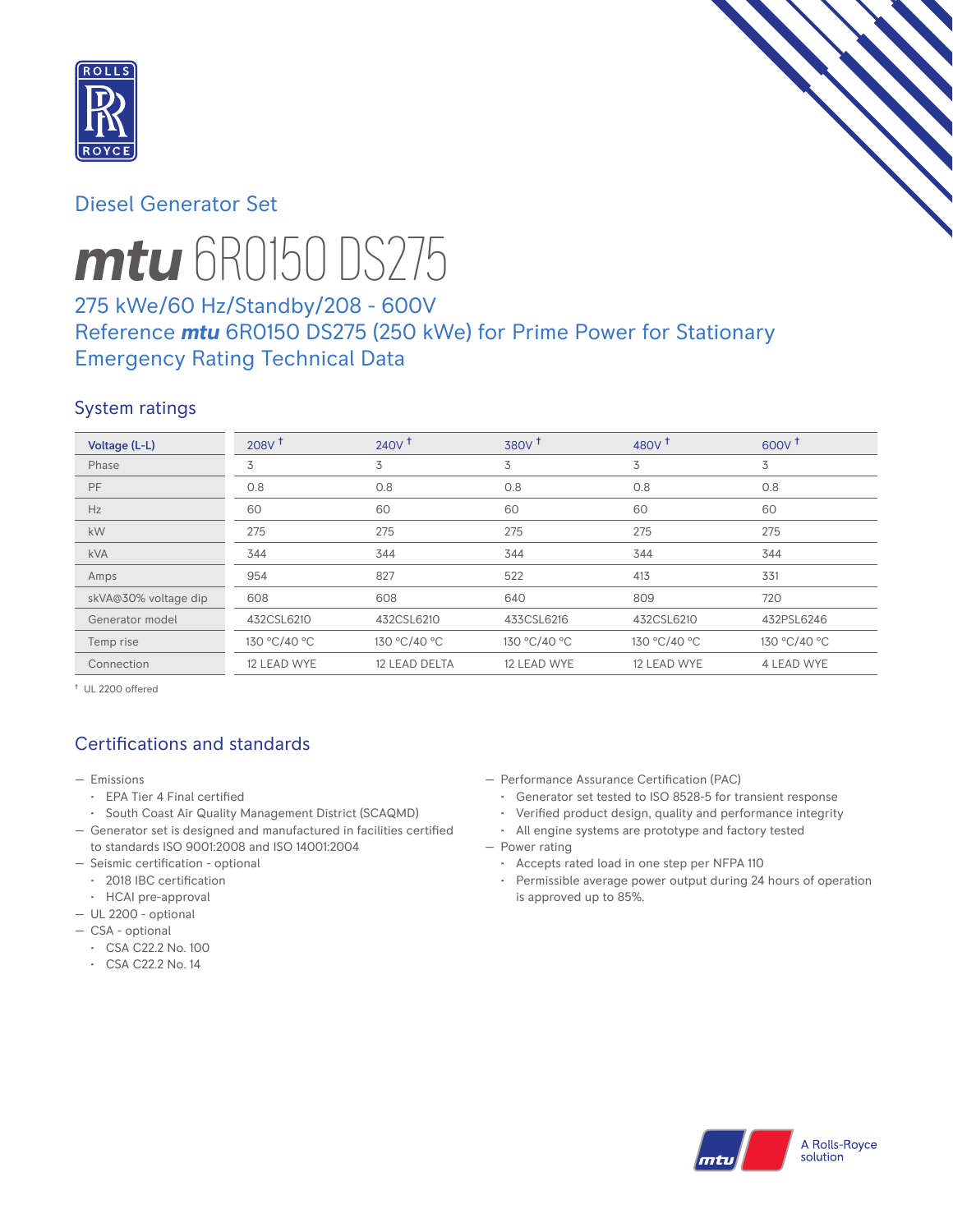# Standard features<sup>\*</sup>

- Single source supplier
- Global product support
- Two (2) Year/3,000 Hour Basic Limited Warranty
- 6090HFG06 diesel engine
	- 9.0 liter displacement
	- Common rail fuel injection
	- 4-cycle
- Engine-generator resilient mounted
- Complete range of accessories
- Cooling system
- Integral set-mounted
	- Engine-driven fan

# Standard equipment \*

#### Engine

- Air cleaner
- Oil pump
- Oil drain extension and shut-off valve
- Full flow oil filters
- Open crankcase ventilation
- Jacket water pump
- Thermostats
- Blower fan and fan drive
- Radiator unit mounted
- Electric starting motor 24V
- Governor electronic isochronous
- Base formed steel
- SAE flywheel and bell housing
- Charging alternator 24V
- Battery rack and cables
- Flexible fuel connectors
- Flexible exhaust connection
- EPA certified engine

#### **Generator**

- NEMA MG1, IEEE, and ANSI standards compliance for temperature rise and motor starting
- Sustained short circuit current of up to 300% of the rated current for up to 10 seconds
- Self-ventilated and drip-proof
- Superior voltage waveform
- Digital, solid state, volts-per-hertz regulator
- Brushless alternator with brushless pilot exciter
- 4 pole, rotating field
- 130 °C maximum standby temperature rise
- 1-bearing, sealed
- Flexible coupling
- Full amortisseur windings
- 125% rotor balancing
- 3-phase voltage sensing
- $\pm$  1% voltage regulation no load to full load
- 100% of rated load one step
- 5% maximum total harmonic distortion
- Generator
	- Brushless, rotating field generator
	- 2/3 pitch windings
	- 300% short circuit capability with optional Permanent Magnet Generator (PMG)
- Digital control panel(s)
	- UL recognized, CSA certified, NFPA 110
	- Complete system metering
	- LCD display

## Digital control panel(s)

- Digital metering
- Engine parameters
- Generator protection functions
- Engine protection
- CANBus ECU communications
- Windows®-based software
- Multilingual capability
- Communications to remote annunciator
- Programmable input and output contacts
- UL recognized, CSA certified, CE approved
- Event recording
- IP 54 front panel rating with integrated gasket
- NFPA 110 compatible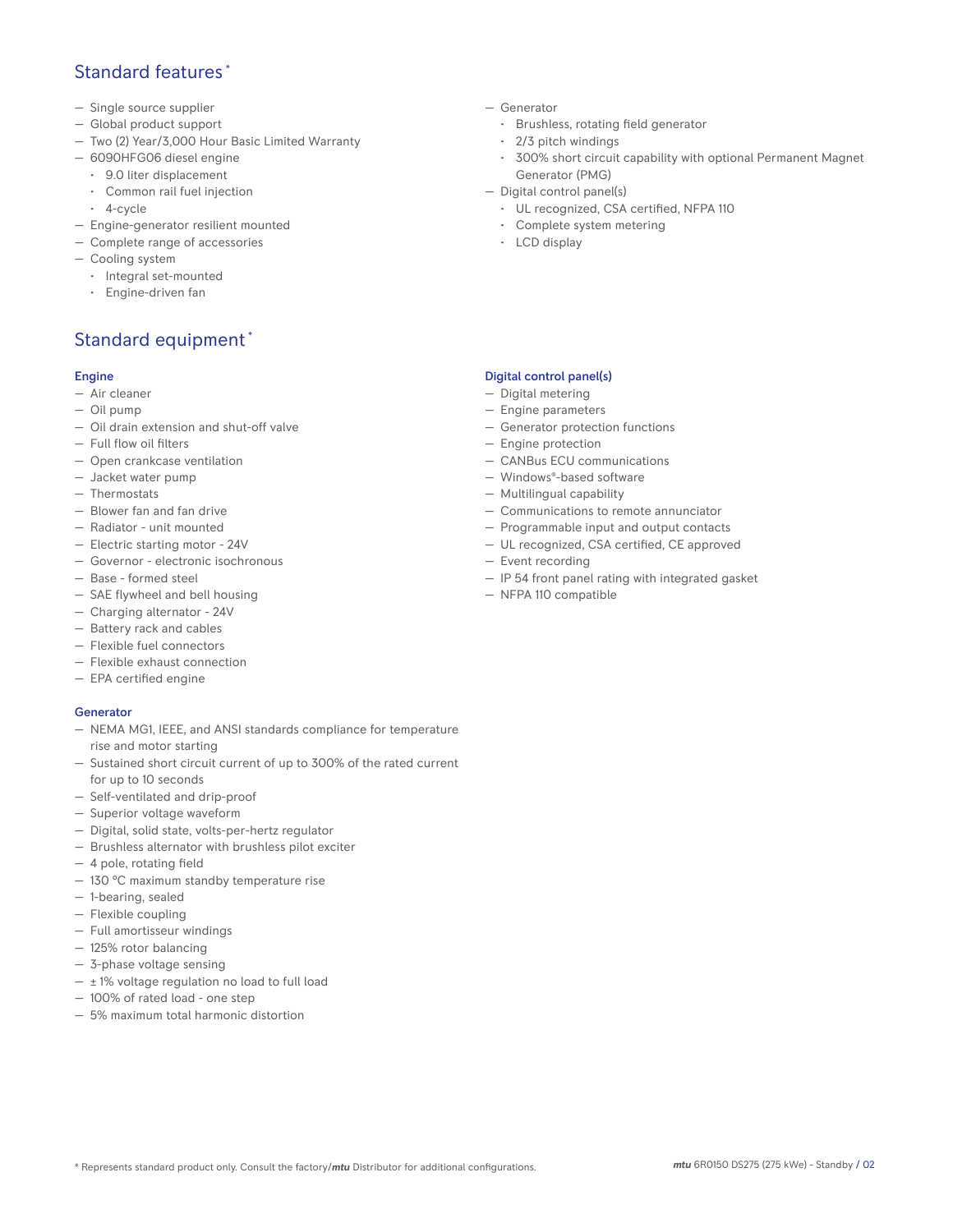# Application data

### Engine

| Manufacturer                | John Deere  |
|-----------------------------|-------------|
| Model                       | 6090HFG06   |
| Type                        | 4-cycle     |
| Arrangement                 | 6-inline    |
| Displacement: $L (in3)$     | 9.0(549)    |
| Bore: cm (in)               | 11.84(4.7)  |
| Stroke: cm (in)             | 13.6(5.4)   |
| Compression ratio           | 16:1        |
| Rated rpm                   | 1,800       |
| Engine governor             | <b>JDEC</b> |
| Maximum power: kWm (bhp)    | 345 (463)   |
| Steady state frequency band | ± 0.25%     |
| Air cleaner                 | dry         |
|                             |             |
|                             |             |

## Liquid capacity

| Total oil system: L (gal)             | 40 (10.6)     |
|---------------------------------------|---------------|
| Engine jacket water capacity: L (gal) | 17 (4.49)     |
| System coolant capacity: L (gal)      | 41.37 (10.93) |

#### Electrical

| Electric volts DC                                            | 24  |
|--------------------------------------------------------------|-----|
| Cold cranking amps under -17.8 $^{\circ}$ C (O $^{\circ}$ F) | 950 |
| Batteries: group size                                        | .31 |
| Batteries: quantity                                          |     |
|                                                              |     |

#### Fuel system

| Fuel supply connection size    | $-10$ JIC 37 $\degree$ female |
|--------------------------------|-------------------------------|
| Fuel return Connection size    | $-6$ JIC 37 $^{\circ}$ female |
| Maximum fuel Lift: m (ft)      | 2.4(7.9)                      |
| Recommended fuel               | diesel #2                     |
| Total fuel flow: L/hr (gal/hr) | 167.94 (44.37)                |
|                                |                               |

#### Fuel consumption

| At 100% of power rating: L/hr (gal/hr)<br>At 75% of power rating: L/hr (gal/hr)<br>At 50% of power rating: L/hr (gal/hr) | 84.6 (22.4)<br>61.1(16.1)<br>41.2 (10.9) |
|--------------------------------------------------------------------------------------------------------------------------|------------------------------------------|
| <b>DEF</b> consumption<br>At 100% of power rating: L/hr (gal/hr)<br>At 75% of power rating: L/hr (gal/hr)                | 2.62(0.69)<br>1.59(0.42)                 |
| At 50% of power rating: L/hr (gal/hr)<br>Cooling - radiator system                                                       | 1.36(0.36)                               |
| Ambient capacity of radiator: °C (°F)<br>Maximum restriction of cooling air: Intake                                      | 50 (122)                                 |
| and discharge side of radiator: kPa (in. H <sub>2</sub> O)                                                               | 0.124(0.5)                               |
| Water pump capacity: L/min (gpm)                                                                                         | 385 (102)                                |
| Heat rejection to coolant: kW (BTUM)                                                                                     | 185 (10,530)                             |
| Heat rejection to air to air: kW (BTUM)                                                                                  | 86 (4,895)                               |
| Heat radiated to ambient: kW (BTUM)                                                                                      | 36.9 (2,099)                             |
| Fan power: kW (hp)                                                                                                       | 18(24.1)                                 |
| Air requirements                                                                                                         |                                          |
| Aspirating: *m <sup>3</sup> /min (SCFM)                                                                                  | 23 (812)                                 |
| Air flow required for radiator                                                                                           |                                          |
| cooled unit: *m <sup>3</sup> /min (SCFM)                                                                                 | 517.7 (18,281)                           |
| Remote cooled applications; air flow required for                                                                        |                                          |
| dissipation of radiated generator set heat for a                                                                         |                                          |
| maximum of 25 °F rise: *m <sup>3</sup> /min (SCFM)                                                                       | N/A                                      |
| * Air density = 1.184 kg/m <sup>3</sup> (0.0739 lbm/ft <sup>3</sup> )                                                    |                                          |
| <b>Exhaust system</b>                                                                                                    |                                          |
| Gas temperature (stack): °C (°F)                                                                                         | 447 (837)                                |
| Maximum gas temperature during regeneration: °C (°F)                                                                     | 647 (1,197)                              |
| Gas volume at stack temperature: m <sup>3</sup> /min (CFM)                                                               | 45 (1,589)                               |
|                                                                                                                          |                                          |

Maximum allowable back pressure at outlet of aftertreatment: kPa (in.  ${\sf H}_{_2}$ 

0) 19.2 (77)